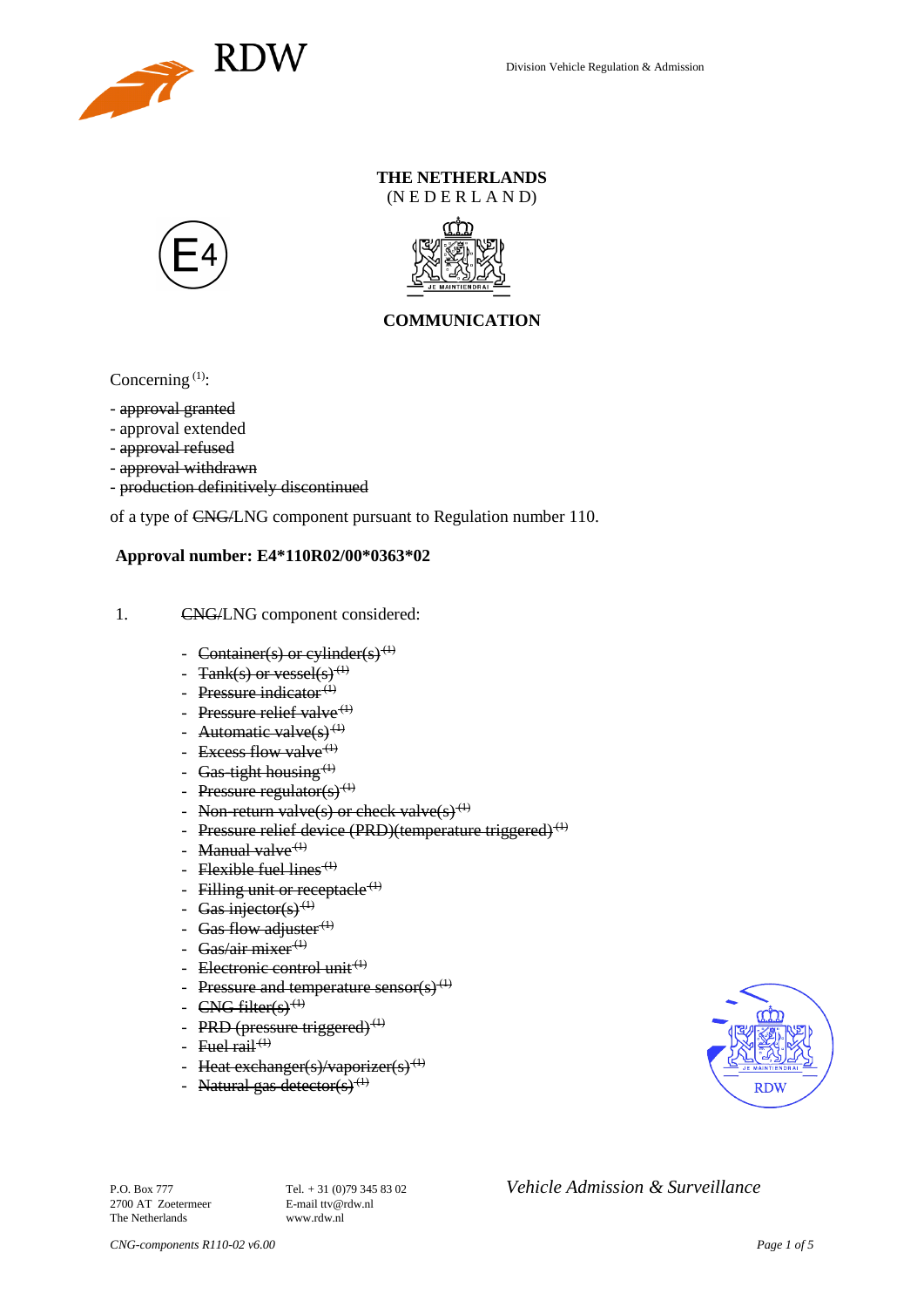- LNG filling receptacle(s)<sup>(1)</sup>
- LNG pressure control regulator(s)<sup>(1)</sup>
- LNG pressure and/or temperature sensor(s)<sup>(1)</sup>
- LNG manual valve $(s)$ <sup> $(1)$ </sup>
- LNG automatic valve $(s)$ <sup>(1)</sup>
- LNG non-return valve $(s)$ <sup> $(1)$ </sup>
- LNG pressure relief valve $(s)$ <sup>(1)</sup>
- LNG excess flow valve(s)<sup>(1)</sup>
- LNG fuel pump $(s)$ <sup> $(1)$ </sup>

-

2. Trade name or mark : LNG Fill System QDV 3. Manufacturer's name and address : Engineered Controls International LLC 100 RegO Drive 27244 Elon, North Carolina United States of America 4. If applicable, name and address of manufacturer's representative : 5. Submitted for approval on : June 2014 6. Technical service responsible for conducting approval tests : Kiwa Nederland B.V. P.O. Box 137 7300 AC Apeldoorn The Netherlands 7. Date of report issued by that service  $\therefore$  January 30<sup>th</sup> 2018 8. Number of report issued by that service : 127075 180101486 9. Approval : granted/refused/extended/withdrawn<sup>(1)</sup> 10. Reason(s) of extension (if applicable) : The currently homologated LNG Fill System QDV is updated to the latest Supplement version of the ECE Regulation 110 11. Place : Zoetermeer nens 12. Date :  $: 13 - FEB - 2018$ 13. Signature : R.F.R. Clement

14. The documents filed with the application or extension of approval can be obtained upon request.

l

<sup>(1)</sup> Strike out what does not apply.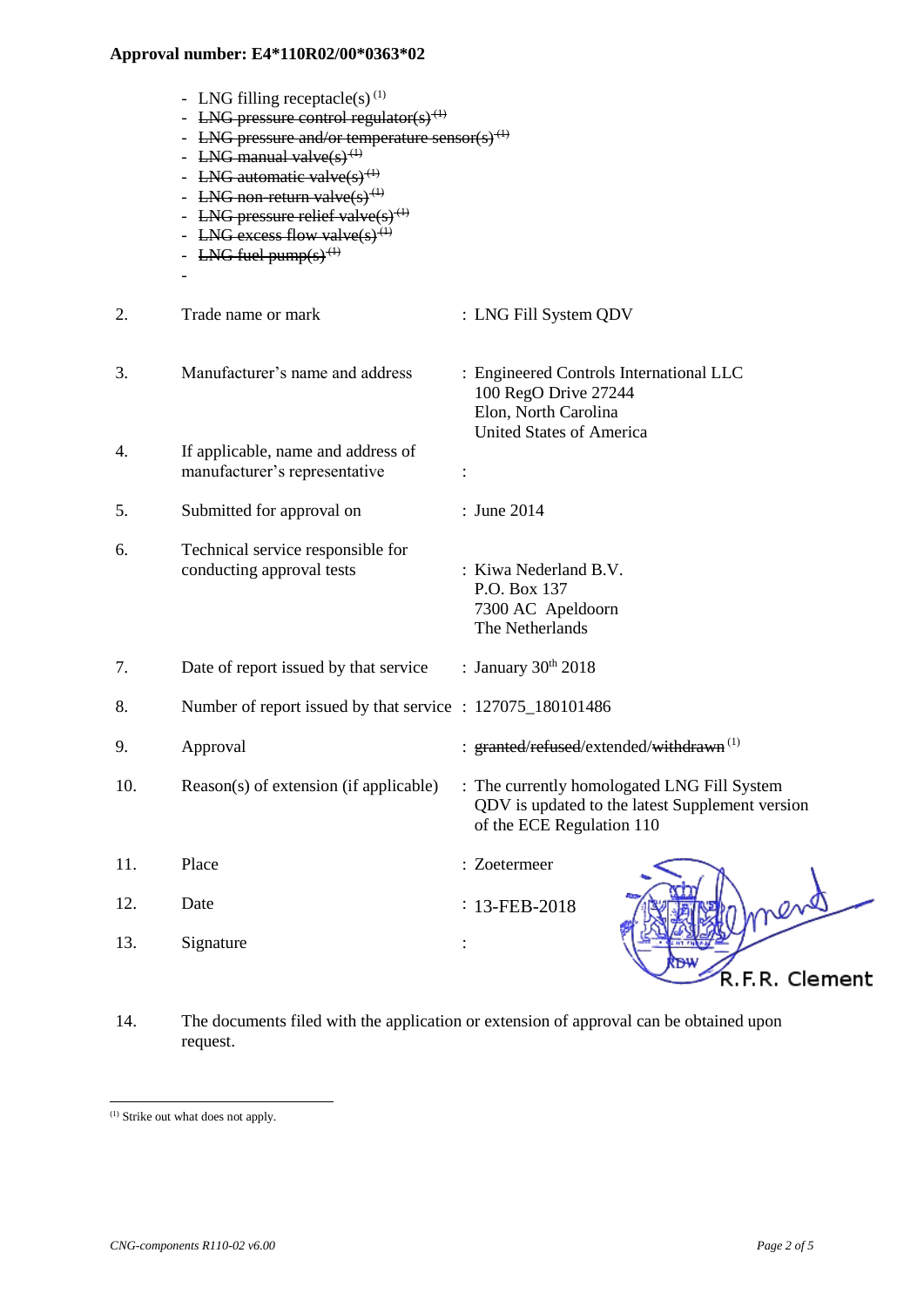### **ADDENDUM**

1. Additional information concerning the type approval of a type of CNG/LNG components pursuant to Regulation number 110.

| 1.1.<br>1.1.1.   | Natural Gas Storage System<br>Container(s) or cylinder(s) (for CNG system) |                |  |
|------------------|----------------------------------------------------------------------------|----------------|--|
| 1.1.1.1.         | Dimensions                                                                 |                |  |
|                  | 1.1.1.2. Material                                                          |                |  |
| 1.1.2.           | Tank(s) or vessel(s) (for LNG system)                                      |                |  |
|                  | $1.1.2.1.$ Capacity                                                        | $\vdots$       |  |
|                  | 1.1.2.2. Material                                                          |                |  |
|                  |                                                                            |                |  |
| 1.2.             | Pressure indicator                                                         |                |  |
| 1.2.1.           | Working pressure(s) $(2)$                                                  | $\vdots$       |  |
| 1.2.2.           | Material                                                                   |                |  |
| 1.3.             |                                                                            |                |  |
| 1.3.1.           | Pressure relief valve (discharge valve)<br>Working pressure(s) $^{(2)}$    |                |  |
| 1.3.2.           | Material                                                                   | $\vdots$       |  |
|                  |                                                                            |                |  |
| 1.4.             | Automatic valve(s)                                                         |                |  |
| 1.4.1.           | Working pressure(s) <sup>(2)</sup>                                         |                |  |
| 1.4.2.           | Material                                                                   |                |  |
|                  |                                                                            |                |  |
| 1.5.             | Excess flow valve                                                          |                |  |
| 1.5.1.           | Working pressure(s) $^{(2)}$                                               | $\vdots$       |  |
| 1.5.2.           | Material                                                                   |                |  |
| 1.6.             | Gas-tight housing                                                          |                |  |
| 1.6.1.           | Working pressure(s) $(2)$                                                  |                |  |
| 1.6.2.           | Material                                                                   |                |  |
|                  |                                                                            |                |  |
| 1.7.             | Pressure regulator(s)                                                      |                |  |
| 1.7.1.           | Working pressure(s) <sup>(2)</sup>                                         | $\vdots$       |  |
| 1.7.2.           | Material                                                                   |                |  |
|                  |                                                                            |                |  |
| 1.8.             | Non-return valve $(s)$ or check valve $(s)$                                |                |  |
| 1.8.1.           | Working pressure(s) $^{(2)}$<br>Material                                   | $\vdots$       |  |
| 1.8.2.           |                                                                            | $\vdots$       |  |
| 1.9.             | Pressure relief device (temperature triggered)                             |                |  |
| 1.9.1.           | Working pressure(s) $(2)$                                                  |                |  |
| 1.9.2.           | Material                                                                   |                |  |
|                  |                                                                            |                |  |
| 1.10.            | Manual valve                                                               |                |  |
| 1.10.1.          | Working pressure(s) $^{(2)}$                                               | $\ddot{\cdot}$ |  |
| 1.10.2.          | Material                                                                   |                |  |
|                  |                                                                            |                |  |
| 1.11.<br>1.11.1. | Flexible fuel lines<br>Working pressure(s) $(2)$                           |                |  |
| 1.11.2.          | Material                                                                   |                |  |
|                  |                                                                            |                |  |

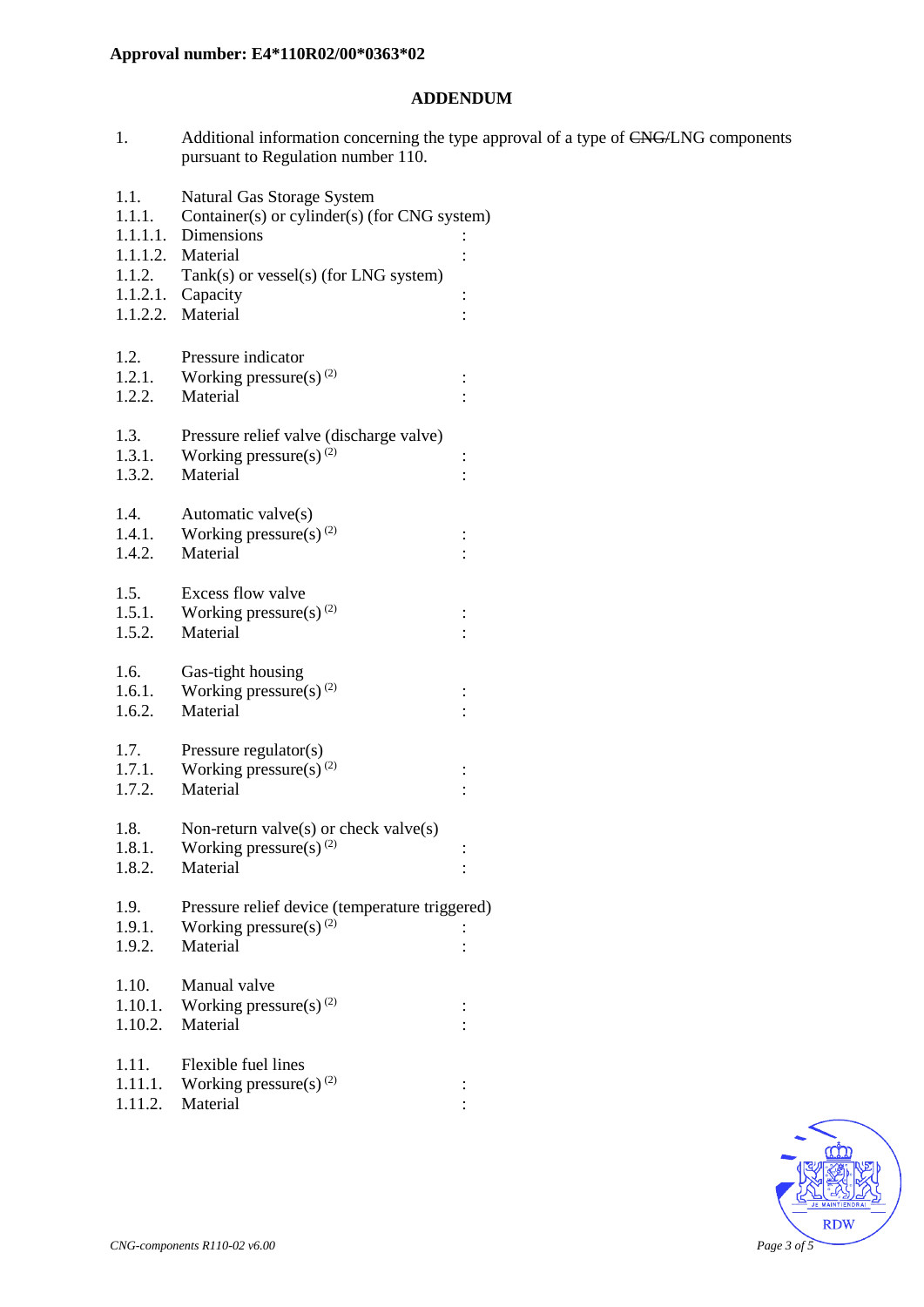| 1.12.<br>1.12.2.            | Filling unit or receptacle<br>1.12.1. Working pressure(s) <sup>(2)</sup><br>Material          |                                                              |
|-----------------------------|-----------------------------------------------------------------------------------------------|--------------------------------------------------------------|
| 1.13.<br>1.13.2.            | Gas injector(s)<br>1.13.1. Working pressure(s) <sup>(2)</sup><br>Material                     |                                                              |
| 1.14.<br>1.14.2.            | Gas flow adjuster<br>1.14.1. Working pressure(s) $^{(2)}$<br>Material                         | $\vdots$                                                     |
| 1.15.<br>1.15.2.            | Gas/air mixer<br>1.15.1. Working pressure(s) $^{(2)}$<br>Material                             |                                                              |
| 1.16.<br>1.16.1.            | Electronic control unit<br>Basic software principles                                          |                                                              |
| 1.17.<br>1.17.2.            | Pressure and temperature sensor(s)<br>1.17.1. Working pressure(s) <sup>(2)</sup><br>Material  |                                                              |
| 1.18.<br>1.18.2.            | CNG filter(s)<br>1.18.1. Working pressure(s) $^{(2)}$<br>Material                             |                                                              |
| 1.19.<br>1.19.1.<br>1.19.2. | PRD (pressure triggered)<br>Working pressure(s) $(2)$<br>Material                             |                                                              |
| 1.20.<br>1.20.1.<br>1.20.2. | Fuel rail $(s)$<br>Working pressure(s) <sup>(2)</sup><br>Material                             |                                                              |
| 1.21.<br>1.21.1.<br>1.21.2. | Heat Exchanger(s)/Vaporizer(s)<br>Working pressure(s) $(2)$<br>Material                       |                                                              |
| 1.22.<br>1.22.1.<br>1.22.2. | Natural gas detector(s)<br>Working pressure(s) <sup>(2)</sup><br>Material                     |                                                              |
| 1.23.<br>1.23.1.<br>1.23.2. | $LNG$ filling receptacle $(s)$<br>Working pressure(s) <sup>(2)</sup><br>Material              | : 3.8 MPa (38 bar/550 psig)<br>: See report 127075_180101486 |
| 1.24.<br>1.24.1.<br>1.24.2. | $LNG$ pressure control regulator(s)<br>Working pressure(s) $(2)$<br>Material                  |                                                              |
| 1.25.<br>1.25.1.<br>1.25.2. | $LNG$ pressure and/or temperature sensor(s)<br>Working pressure(s) <sup>(2)</sup><br>Material |                                                              |